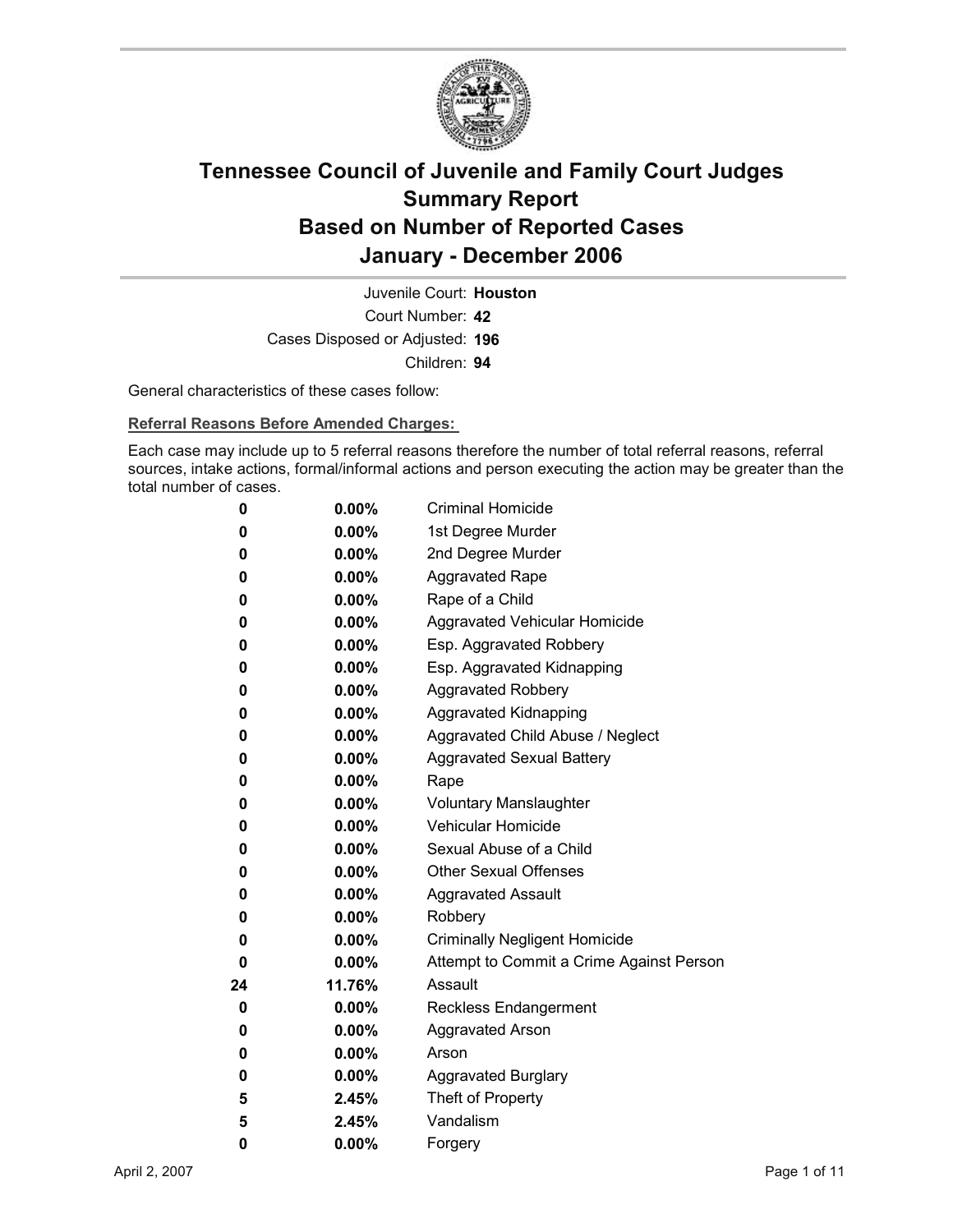

Court Number: **42** Juvenile Court: **Houston**

Cases Disposed or Adjusted: **196**

Children: **94**

#### **Referral Reasons Before Amended Charges:**

Each case may include up to 5 referral reasons therefore the number of total referral reasons, referral sources, intake actions, formal/informal actions and person executing the action may be greater than the total number of cases.

| 0            | 0.00%    | <b>Worthless Checks</b>                                     |
|--------------|----------|-------------------------------------------------------------|
| 0            | 0.00%    | Illegal Possession / Fraudulent Use of Credit / Debit Cards |
| 0            | 0.00%    | <b>Burglary</b>                                             |
| 0            | 0.00%    | Unauthorized Use of a Vehicle                               |
| 2            | 0.98%    | <b>Cruelty to Animals</b>                                   |
| 0            | $0.00\%$ | Sale of Controlled Substances                               |
| 0            | $0.00\%$ | <b>Other Drug Offenses</b>                                  |
| 7            | 3.43%    | Possession of Controlled Substances                         |
| 0            | $0.00\%$ | <b>Criminal Attempt</b>                                     |
| 0            | $0.00\%$ | Carrying Weapons on School Property                         |
| $\mathbf{2}$ | 0.98%    | Unlawful Carrying / Possession of a Weapon                  |
| 0            | $0.00\%$ | <b>Evading Arrest</b>                                       |
| 0            | 0.00%    | <b>Escape</b>                                               |
| 0            | $0.00\%$ | Driving Under Influence (DUI)                               |
| 10           | 4.90%    | Possession / Consumption of Alcohol                         |
| 0            | $0.00\%$ | Resisting Stop, Frisk, Halt, Arrest or Search               |
| 0            | $0.00\%$ | <b>Aggravated Criminal Trespass</b>                         |
| 1            | 0.49%    | Harassment                                                  |
| 0            | $0.00\%$ | Failure to Appear                                           |
| 0            | $0.00\%$ | Filing a False Police Report                                |
| 0            | $0.00\%$ | Criminal Impersonation                                      |
| 3            | 1.47%    | <b>Disorderly Conduct</b>                                   |
| 0            | $0.00\%$ | <b>Criminal Trespass</b>                                    |
| 0            | 0.00%    | Public Intoxication                                         |
| 0            | $0.00\%$ | Gambling                                                    |
| 3            | 1.47%    | <b>Traffic</b>                                              |
| 1            | 0.49%    | <b>Local Ordinances</b>                                     |
| 0            | 0.00%    | Violation of Wildlife Regulations                           |
| $\mathbf{2}$ | 0.98%    | Contempt of Court                                           |
| 16           | 7.84%    | <b>Violation of Probation</b>                               |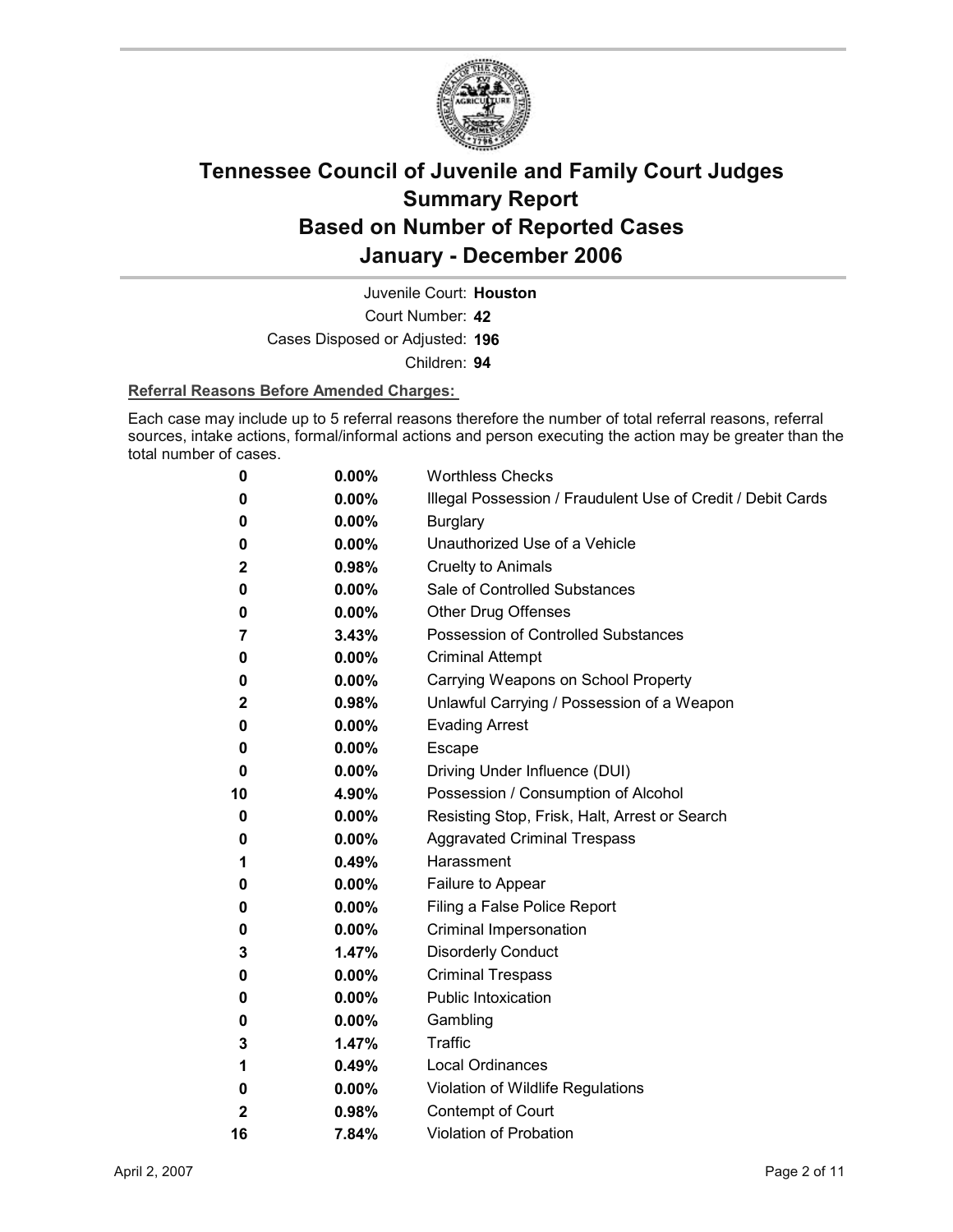

Court Number: **42** Juvenile Court: **Houston** Cases Disposed or Adjusted: **196** Children: **94**

#### **Referral Reasons Before Amended Charges:**

Each case may include up to 5 referral reasons therefore the number of total referral reasons, referral sources, intake actions, formal/informal actions and person executing the action may be greater than the total number of cases.

| 204 | 100.00%  | <b>Total Referrals</b>                 |
|-----|----------|----------------------------------------|
| 11  | 5.39%    | Other                                  |
| 0   | 0.00%    | <b>Consent to Marry</b>                |
| 0   | $0.00\%$ | <b>Request for Medical Treatment</b>   |
| 29  | 14.22%   | <b>Child Support</b>                   |
| 0   | 0.00%    | Paternity / Legitimation               |
| 0   | 0.00%    | Visitation                             |
| 0   | 0.00%    | Custody                                |
| 0   | $0.00\%$ | <b>Foster Care Review</b>              |
| 15  | 7.35%    | <b>Administrative Review</b>           |
| 42  | 20.59%   | <b>Judicial Review</b>                 |
| 0   | 0.00%    | Violation of Informal Adjustment       |
| 0   | 0.00%    | <b>Violation of Pretrial Diversion</b> |
| 1   | 0.49%    | <b>Termination of Parental Rights</b>  |
| 4   | 1.96%    | Dependency / Neglect                   |
| 0   | $0.00\%$ | <b>Physically Abused Child</b>         |
| 0   | 0.00%    | <b>Sexually Abused Child</b>           |
|     | 0.49%    | Violation of Curfew                    |
| 0   | 0.00%    | Violation of a Valid Court Order       |
| 4   | 1.96%    | Possession of Tobacco Products         |
| 0   | 0.00%    | Out-of-State Runaway                   |
| 1   | 0.49%    | In-State Runaway                       |
| 2   | 0.98%    | Truancy                                |
| 13  | 6.37%    | <b>Unruly Behavior</b>                 |
| 0   | 0.00%    | Violation of Aftercare                 |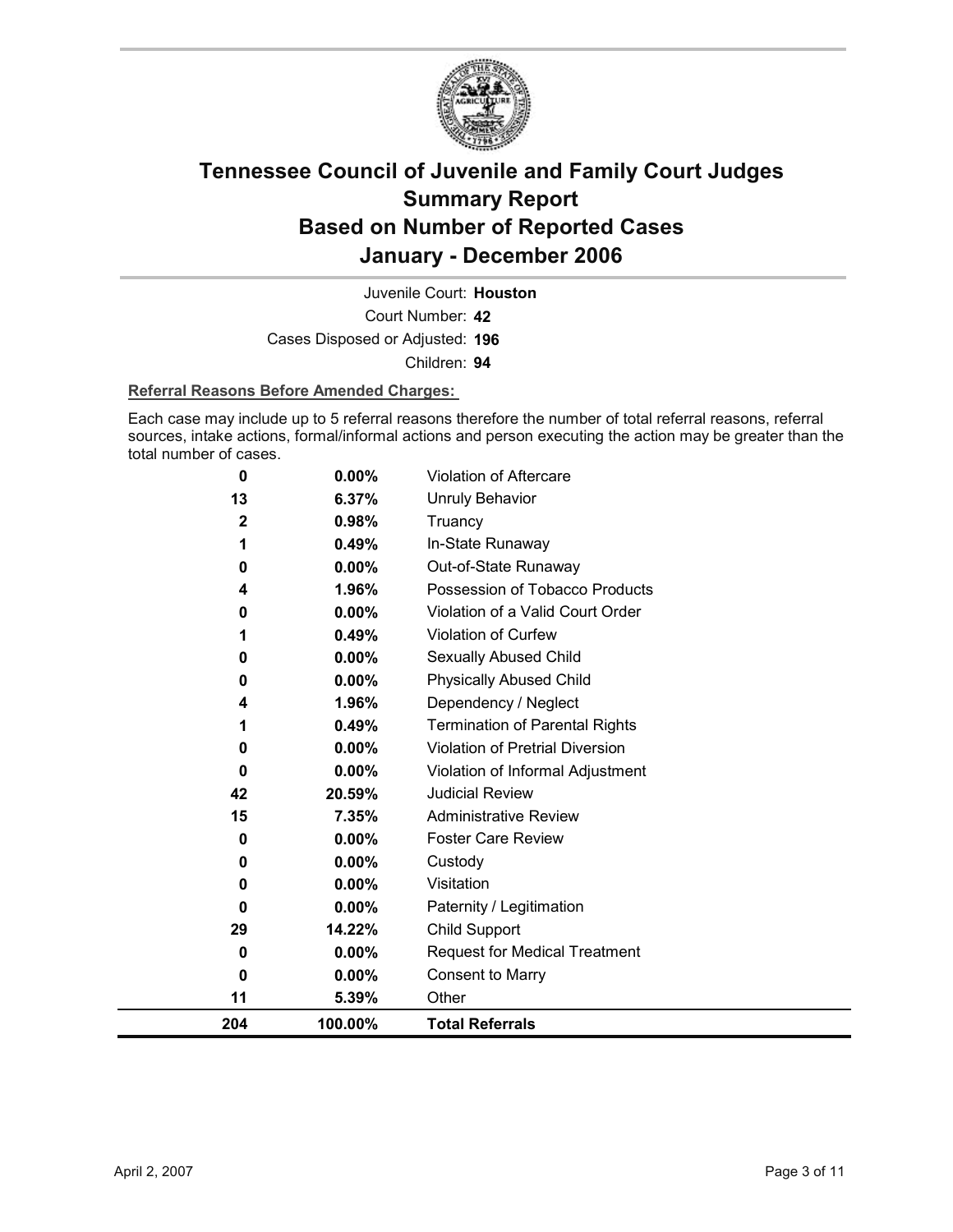

|                            |                                 | Juvenile Court: Houston           |  |
|----------------------------|---------------------------------|-----------------------------------|--|
|                            | Court Number: 42                |                                   |  |
|                            | Cases Disposed or Adjusted: 196 |                                   |  |
|                            |                                 | Children: 94                      |  |
| <b>Referral Sources: 1</b> |                                 |                                   |  |
| 39                         | 19.12%                          | Law Enforcement                   |  |
| 10                         | 4.90%                           | Parents                           |  |
| 3                          | 1.47%                           | Relatives                         |  |
| 0                          | 0.00%                           | Self                              |  |
| 11                         | 5.39%                           | School                            |  |
| $\bf{0}$                   | 0.00%                           | <b>CSA</b>                        |  |
| 23                         | 11.27%                          | <b>DCS</b>                        |  |
| $\mathbf{2}$               | 0.98%                           | <b>Other State Department</b>     |  |
| 29                         | 14.22%                          | <b>District Attorney's Office</b> |  |
| 53                         | 25.98%                          | <b>Court Staff</b>                |  |
| 0                          | 0.00%                           | Social Agency                     |  |
| $\mathbf{3}$               | 1.47%                           | <b>Other Court</b>                |  |
| 19                         | 9.31%                           | Victim                            |  |
| 7                          | 3.43%                           | Child & Parent                    |  |
| 0                          | 0.00%                           | Hospital                          |  |
| 3                          | 1.47%                           | Unknown                           |  |
| $\mathbf 2$                | 0.98%                           | Other                             |  |
| 204                        | 100.00%                         | <b>Total Referral Sources</b>     |  |

### **Age of Child at Referral: 2**

| 0  | $0.00\%$ | Unknown / Not Reported |  |
|----|----------|------------------------|--|
| 0  | $0.00\%$ | Ages 19 and Over       |  |
| 17 | 18.09%   | Ages 17 through 18     |  |
| 30 | 31.91%   | Ages 15 through 16     |  |
| 16 | 17.02%   | Ages 13 through 14     |  |
| 7  | 7.45%    | Ages 11 through 12     |  |
| 24 | 25.53%   | Ages 10 and Under      |  |
|    |          |                        |  |

<sup>1</sup> If different than number of Referral Reasons (204), verify accuracy of your court's data.

<sup>2</sup> One child could be counted in multiple categories, verify accuracy of your court's data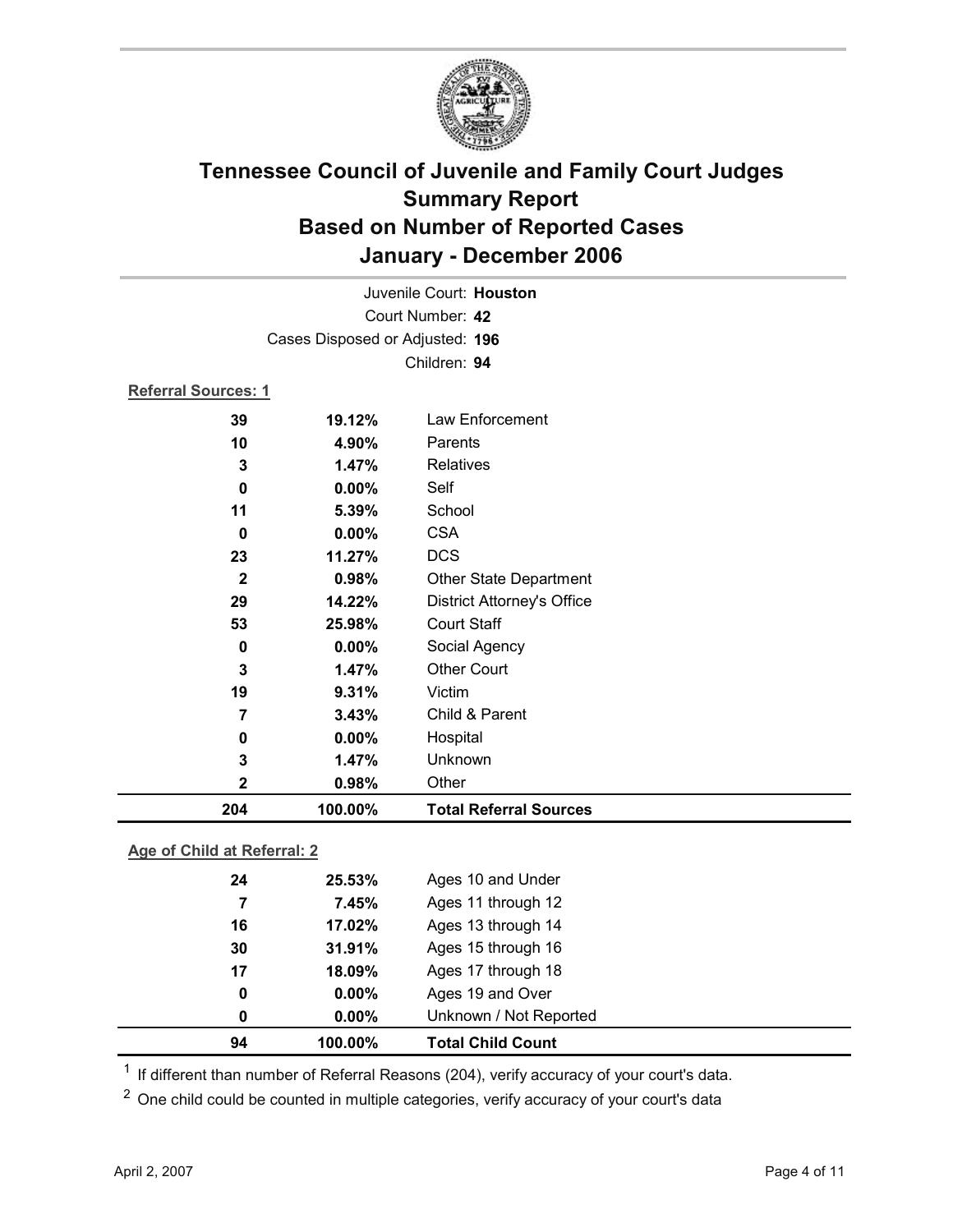

| Juvenile Court: Houston                 |         |                          |  |  |  |
|-----------------------------------------|---------|--------------------------|--|--|--|
| Court Number: 42                        |         |                          |  |  |  |
| Cases Disposed or Adjusted: 196         |         |                          |  |  |  |
|                                         |         | Children: 94             |  |  |  |
| Sex of Child: 1                         |         |                          |  |  |  |
| 64                                      | 68.09%  | Male                     |  |  |  |
| 30                                      | 31.91%  | Female                   |  |  |  |
| 0                                       | 0.00%   | Unknown                  |  |  |  |
| 94                                      | 100.00% | <b>Total Child Count</b> |  |  |  |
| Race of Child: 1                        |         |                          |  |  |  |
| 72                                      | 76.60%  | White                    |  |  |  |
| 11                                      | 11.70%  | African American         |  |  |  |
| $\mathbf 0$                             | 0.00%   | Native American          |  |  |  |
| 0                                       | 0.00%   | Asian                    |  |  |  |
| 9                                       | 9.57%   | Mixed                    |  |  |  |
| $\mathbf{2}$                            | 2.13%   | Unknown                  |  |  |  |
| 94                                      | 100.00% | <b>Total Child Count</b> |  |  |  |
| <b>Hispanic Origin: 1</b>               |         |                          |  |  |  |
|                                         |         |                          |  |  |  |
| $\mathbf{3}$                            | 3.19%   | Yes                      |  |  |  |
| 89                                      | 94.68%  | <b>No</b>                |  |  |  |
| $\mathbf{2}$                            | 2.13%   | Unknown                  |  |  |  |
| 94                                      | 100.00% | <b>Total Child Count</b> |  |  |  |
| <b>School Enrollment of Children: 1</b> |         |                          |  |  |  |
| 92                                      | 97.87%  | Yes                      |  |  |  |
| 1                                       | 1.06%   | No                       |  |  |  |
| 1                                       | 1.06%   | Unknown                  |  |  |  |
| 94                                      | 100.00% | <b>Total Child Count</b> |  |  |  |

 $1$  One child could be counted in multiple categories, verify accuracy of your court's data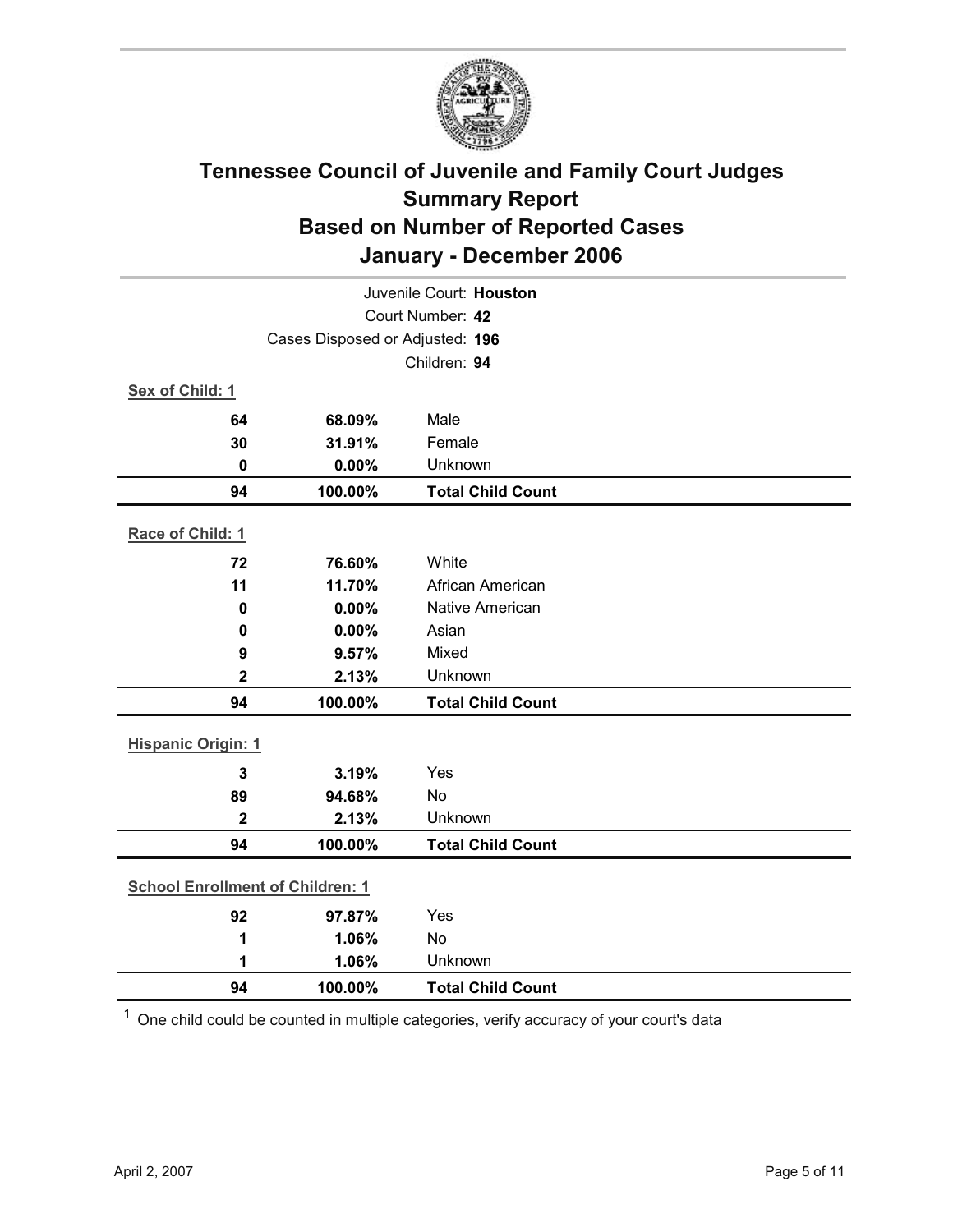

Court Number: **42** Juvenile Court: **Houston** Cases Disposed or Adjusted: **196** Children: **94**

**Living Arrangement of Child at Time of Referral: 1**

| 94 | 100.00%  | <b>Total Child Count</b>     |
|----|----------|------------------------------|
| 0  | 0.00%    | Other                        |
| 6  | 6.38%    | Unknown                      |
| 0  | $0.00\%$ | Independent                  |
| 0  | $0.00\%$ | In an Institution            |
| 0  | $0.00\%$ | In a Residential Center      |
| 0  | $0.00\%$ | In a Group Home              |
| 6  | 6.38%    | With Foster Family           |
| 0  | $0.00\%$ | <b>With Adoptive Parents</b> |
| 3  | 3.19%    | <b>With Relatives</b>        |
| 4  | 4.26%    | <b>With Father</b>           |
| 52 | 55.32%   | With Mother                  |
| 4  | 4.26%    | With Mother and Stepfather   |
| 5  | $5.32\%$ | With Father and Stepmother   |
| 14 | 14.89%   | With Both Biological Parents |
|    |          |                              |

#### **Type of Detention: 2**

| 196          | 100.00%  | <b>Total Detention Count</b> |
|--------------|----------|------------------------------|
| 1            | 0.51%    | Other                        |
| 193          | 98.47%   | Does Not Apply               |
| 0            | $0.00\%$ | <b>Unknown</b>               |
| 0            | $0.00\%$ | <b>Psychiatric Hospital</b>  |
| 0            | $0.00\%$ | Jail - No Separation         |
| 0            | $0.00\%$ | Jail - Partial Separation    |
| 0            | $0.00\%$ | Jail - Complete Separation   |
| $\mathbf{2}$ | 1.02%    | Juvenile Detention Facility  |
| 0            | $0.00\%$ | Non-Secure Placement         |
|              |          |                              |

 $<sup>1</sup>$  One child could be counted in multiple categories, verify accuracy of your court's data</sup>

 $2$  If different than number of Cases (196) verify accuracy of your court's data.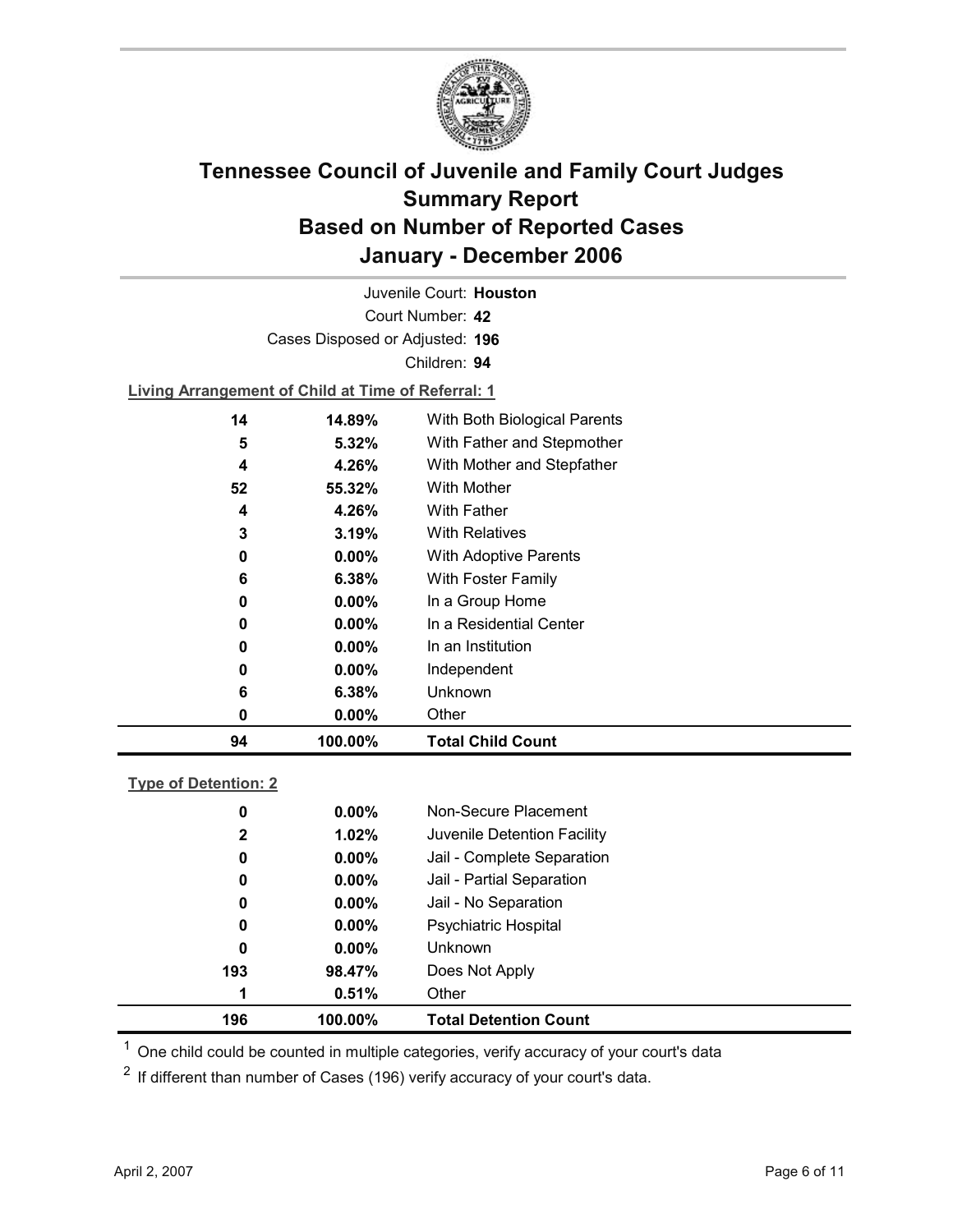

| Juvenile Court: Houston  |                                                                    |                                     |  |  |
|--------------------------|--------------------------------------------------------------------|-------------------------------------|--|--|
| Court Number: 42         |                                                                    |                                     |  |  |
|                          | Cases Disposed or Adjusted: 196                                    |                                     |  |  |
|                          |                                                                    | Children: 94                        |  |  |
|                          | <b>Placement After Secure Detention Hearing: 1</b>                 |                                     |  |  |
| $\mathbf{2}$             | 1.02%<br>Returned to Prior Living Arrangement                      |                                     |  |  |
| 0                        | 0.00%                                                              | Juvenile Detention Facility         |  |  |
| 0                        | $0.00\%$                                                           | Jail                                |  |  |
| 0                        | 0.00%                                                              | Shelter / Group Home                |  |  |
| 0                        | $0.00\%$                                                           | <b>Foster Family Home</b>           |  |  |
| 0                        | 0.00%                                                              | Psychiatric Hospital                |  |  |
| 0                        | Unknown / Not Reported<br>0.00%<br>194<br>Does Not Apply<br>98.98% |                                     |  |  |
|                          |                                                                    |                                     |  |  |
| 0                        | Other<br>0.00%                                                     |                                     |  |  |
| 196                      | 100.00%                                                            | <b>Total Placement Count</b>        |  |  |
|                          |                                                                    |                                     |  |  |
|                          |                                                                    |                                     |  |  |
| <b>Intake Actions: 2</b> |                                                                    |                                     |  |  |
| 104                      | 50.98%                                                             | <b>Petition Filed</b>               |  |  |
| $\overline{2}$           | 0.98%                                                              | <b>Motion Filed</b>                 |  |  |
| $\mathbf 2$              | 0.98%                                                              | <b>Citation Processed</b>           |  |  |
| 0                        | $0.00\%$                                                           | Notification of Paternity Processed |  |  |
| 54                       | 26.47%                                                             | Scheduling of Judicial Review       |  |  |
| 1                        | 0.49%                                                              | Scheduling of Administrative Review |  |  |
| 0                        | 0.00%                                                              | Scheduling of Foster Care Review    |  |  |
| 0                        | 0.00%                                                              | <b>Unknown</b>                      |  |  |
| 38                       | 18.63%                                                             | Does Not Apply                      |  |  |
| 3<br>204                 | 1.47%<br>100.00%                                                   | Other<br><b>Total Intake Count</b>  |  |  |

 $1$  If different than number of Cases (196) verify accuracy of your court's data.

 $2$  If different than number of Referral Reasons (204), verify accuracy of your court's data.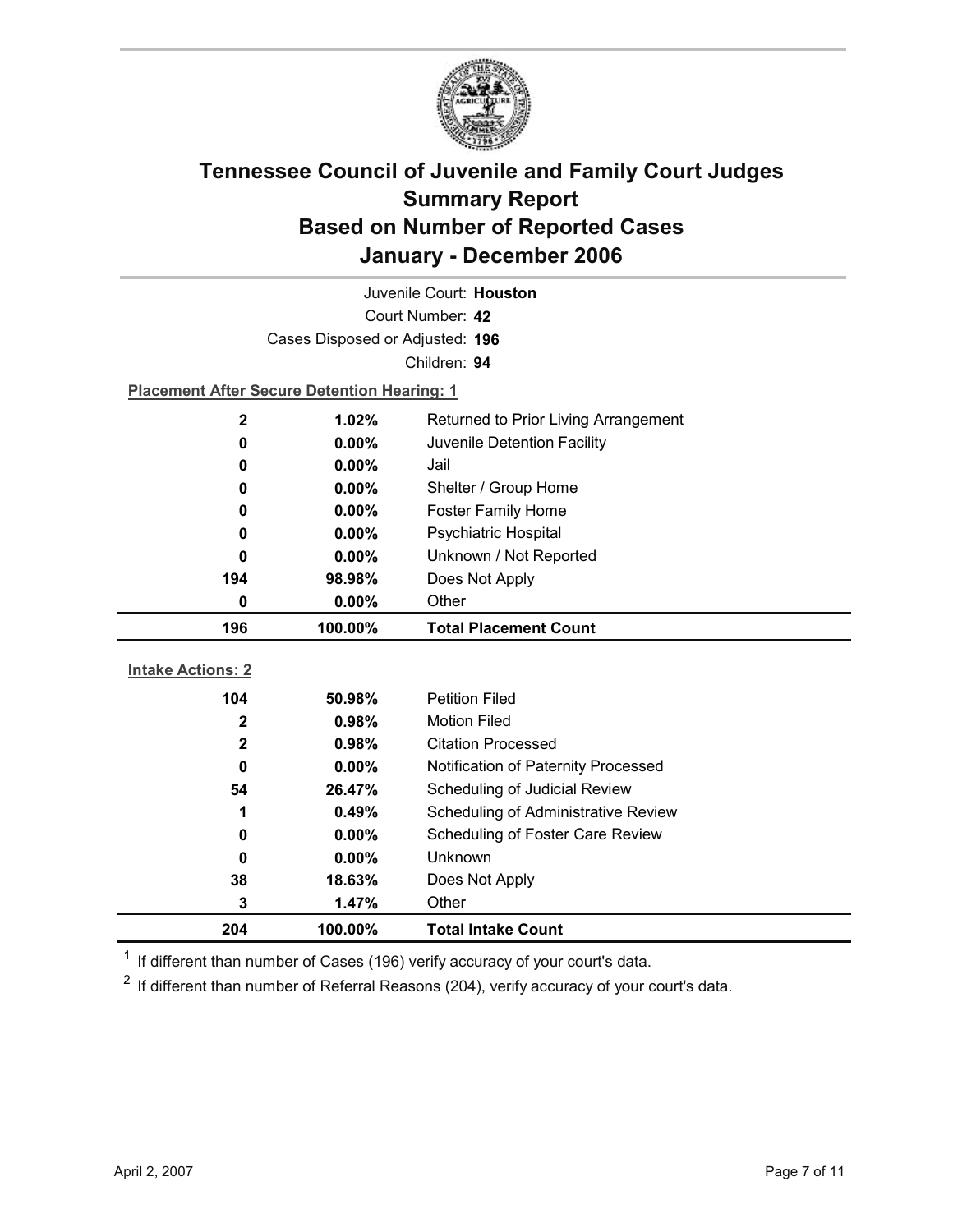

Court Number: **42** Juvenile Court: **Houston** Cases Disposed or Adjusted: **196** Children: **94**

**Last Grade Completed by Child: 1**

| $\bf{0}$                                | 0.00%    | Too Young for School     |  |
|-----------------------------------------|----------|--------------------------|--|
| 0                                       | 0.00%    | Preschool                |  |
| 0                                       | 0.00%    | Kindergarten             |  |
| 0                                       | $0.00\%$ | 1st Grade                |  |
| 0                                       | $0.00\%$ | 2nd Grade                |  |
| 0                                       | 0.00%    | 3rd Grade                |  |
| 0                                       | 0.00%    | 4th Grade                |  |
| 0                                       | 0.00%    | 5th Grade                |  |
| 0                                       | 0.00%    | 6th Grade                |  |
| 0                                       | 0.00%    | 7th Grade                |  |
| 0                                       | 0.00%    | 8th Grade                |  |
| 1                                       | 1.06%    | 9th Grade                |  |
| $\bf{0}$                                | 0.00%    | 10th Grade               |  |
| $\mathbf 2$                             | 2.13%    | 11th Grade               |  |
| 0                                       | 0.00%    | 12th Grade               |  |
| 0                                       | 0.00%    | Non-Graded Special Ed    |  |
| 0                                       | 0.00%    | <b>GED</b>               |  |
| 0                                       | 0.00%    | Graduated                |  |
| 0                                       | 0.00%    | Never Attended School    |  |
| 91                                      | 96.81%   | Unknown                  |  |
| $\bf{0}$                                | 0.00%    | Other                    |  |
| 94                                      | 100.00%  | <b>Total Child Count</b> |  |
|                                         |          |                          |  |
| <b>Enrolled in Special Education: 1</b> |          |                          |  |
| $\bf{0}$                                | 0.00%    | Yes                      |  |
| 19                                      | 20.21%   | No                       |  |

 $1$  One child could be counted in multiple categories, verify accuracy of your court's data

**94 100.00% Total Child Count**

**75 79.79%** Unknown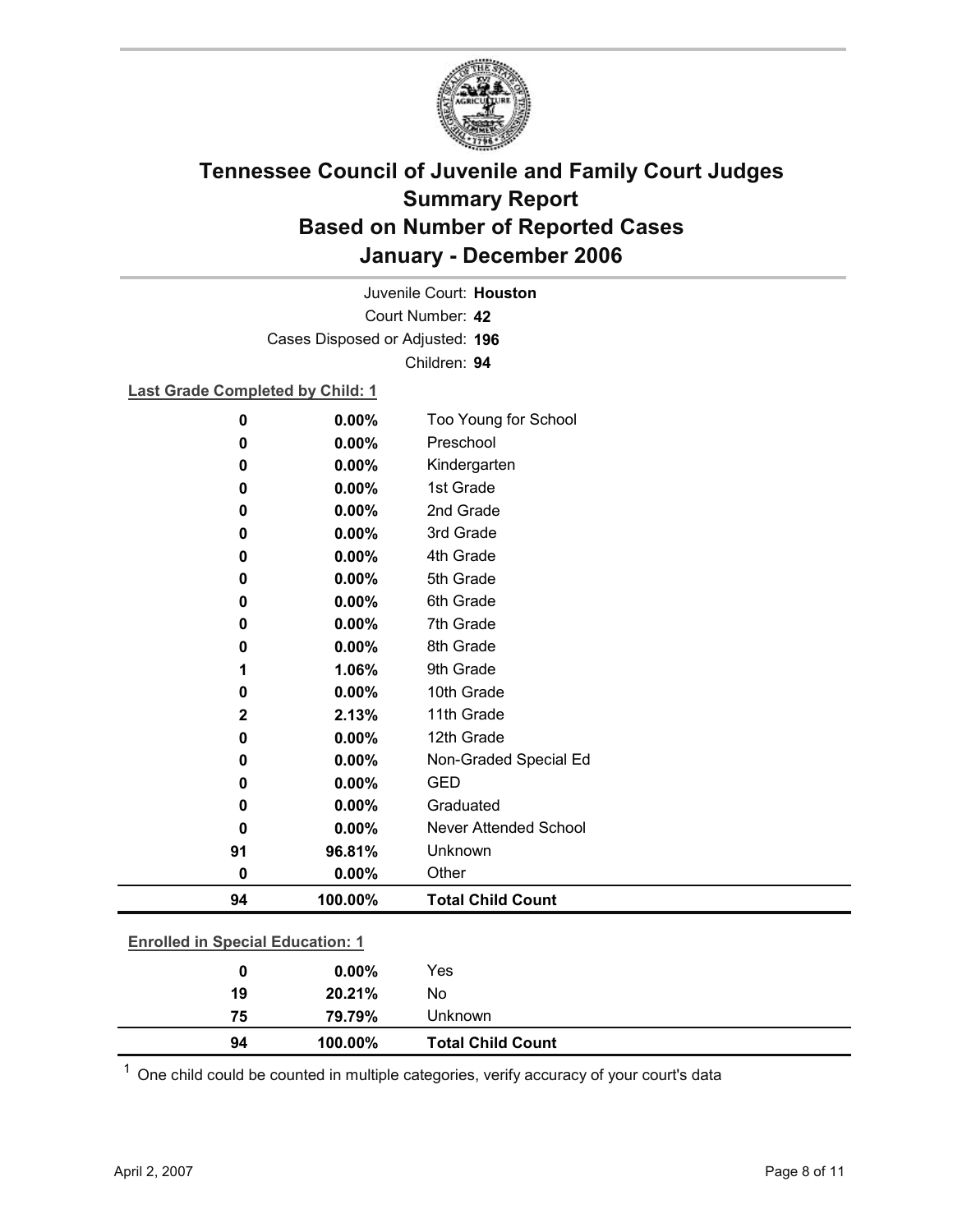

| Juvenile Court: Houston |                                 |                           |  |  |
|-------------------------|---------------------------------|---------------------------|--|--|
|                         | Court Number: 42                |                           |  |  |
|                         | Cases Disposed or Adjusted: 196 |                           |  |  |
|                         | Children: 94                    |                           |  |  |
|                         | <b>Action Executed By: 1</b>    |                           |  |  |
| 204                     | 100.00%                         | Judge                     |  |  |
| 0                       | $0.00\%$                        | Referee                   |  |  |
| 0                       | $0.00\%$                        | <b>YSO</b>                |  |  |
| 0                       | $0.00\%$                        | Other                     |  |  |
| 0                       | $0.00\%$                        | Unknown / Not Reported    |  |  |
| 204                     | 100.00%                         | <b>Total Action Count</b> |  |  |

#### **Formal / Informal Actions: 1**

| 12      | 5.88%    | Dismissed                                      |
|---------|----------|------------------------------------------------|
| 1       | 0.49%    | Retired / Nolle Prosequi                       |
| 32      | 15.69%   | <b>Complaint Substantiated Delinquent</b>      |
| 20      | 9.80%    | <b>Complaint Substantiated Status Offender</b> |
| 3       | 1.47%    | Complaint Substantiated Dependent / Neglected  |
| 0       | $0.00\%$ | <b>Complaint Substantiated Abused</b>          |
| 0       | $0.00\%$ | <b>Complaint Substantiated Mentally III</b>    |
| 10      | 4.90%    | Informal Adjustment                            |
| 3       | 1.47%    | <b>Pretrial Diversion</b>                      |
| 0       | $0.00\%$ | <b>Transfer to Adult Court Hearing</b>         |
| 0       | $0.00\%$ | Charges Cleared by Transfer to Adult Court     |
| $12 \,$ | 5.88%    | <b>Special Proceeding</b>                      |
| 5       | 2.45%    | <b>Review Concluded</b>                        |
| 84      | 41.18%   | Case Held Open                                 |
| 22      | 10.78%   | Other                                          |
| 0       | $0.00\%$ | Unknown / Not Reported                         |
| 204     | 100.00%  | <b>Total Action Count</b>                      |

 $1$  If different than number of Referral Reasons (204), verify accuracy of your court's data.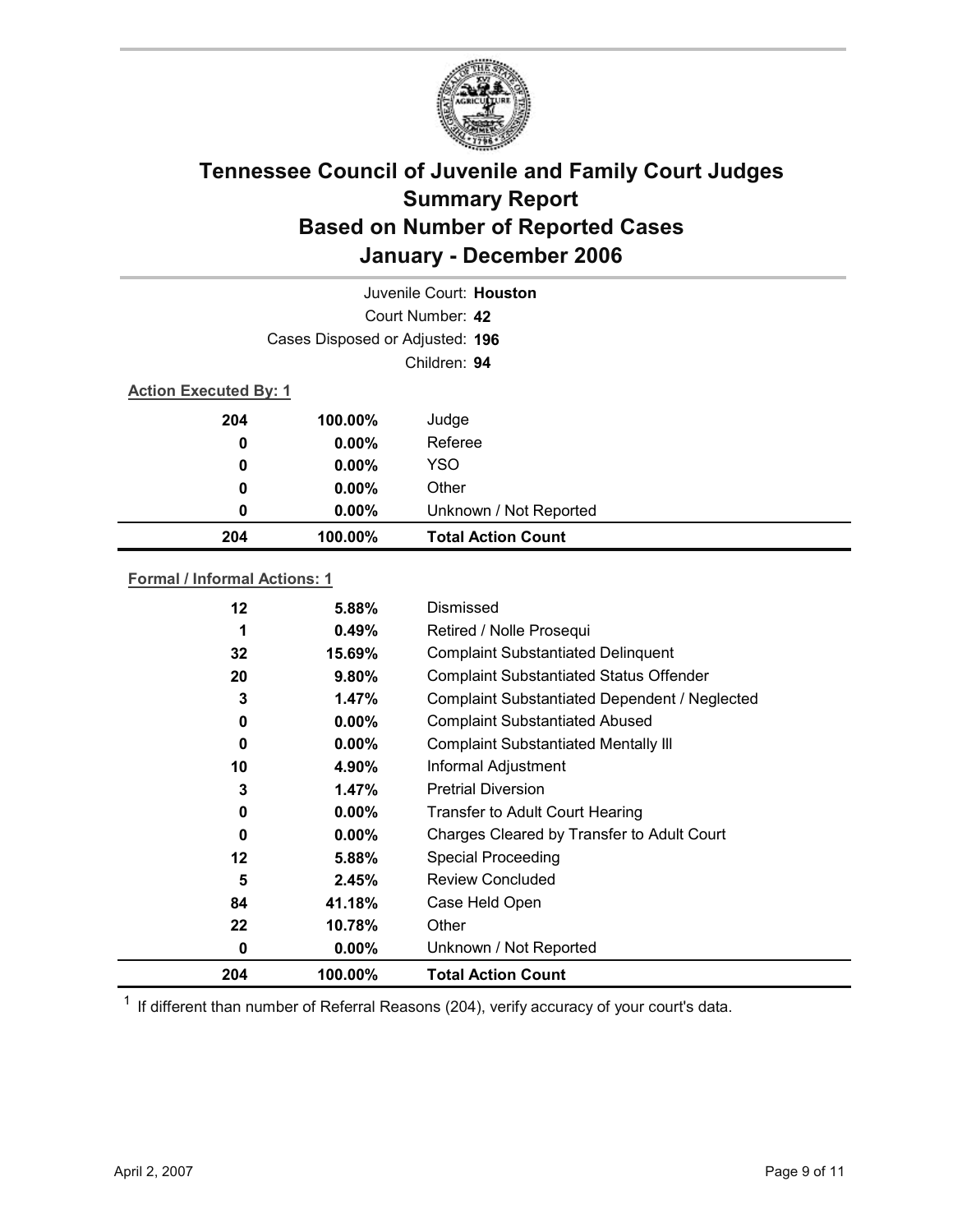

|                                 |                                                       | Juvenile Court: Houston                              |
|---------------------------------|-------------------------------------------------------|------------------------------------------------------|
|                                 |                                                       | Court Number: 42                                     |
| Cases Disposed or Adjusted: 196 |                                                       |                                                      |
|                                 |                                                       | Children: 94                                         |
| <b>Case Outcomes:</b>           | There can be multiple outcomes for one child or case. |                                                      |
| 15                              | 6.20%                                                 | <b>Case Dismissed</b>                                |
| 1                               | 0.41%                                                 | Case Retired or Nolle Prosequi                       |
| 0                               | 0.00%                                                 | Warned / Counseled                                   |
| 75                              | 30.99%                                                | Held Open For Review                                 |
| 28                              | 11.57%                                                | Supervision / Probation to Juvenile Court            |
| 0                               | $0.00\%$                                              | <b>Probation to Parents</b>                          |
| 0                               | $0.00\%$                                              | Referral to Another Entity for Supervision / Service |
| 1                               | 0.41%                                                 | Referred for Mental Health Counseling                |
| 2                               | 0.83%                                                 | Referred for Alcohol and Drug Counseling             |
| 0                               | 0.00%                                                 | Referred to Alternative School                       |
| 0                               | $0.00\%$                                              | Referred to Private Child Agency                     |
| 0                               | $0.00\%$                                              | Referred to Defensive Driving School                 |
| 0                               | $0.00\%$                                              | Referred to Alcohol Safety School                    |
| 0                               | $0.00\%$                                              | Referred to Juvenile Court Education-Based Program   |
| 2                               | 0.83%                                                 | Driver's License Held Informally                     |
| 0                               | $0.00\%$                                              | Voluntary Placement with DMHMR                       |
| 0                               | 0.00%                                                 | <b>Private Mental Health Placement</b>               |
| 0                               | 0.00%                                                 | <b>Private MR Placement</b>                          |
| 0                               | $0.00\%$                                              | Placement with City/County Agency/Facility           |
| 0                               | $0.00\%$                                              | Placement with Relative / Other Individual           |
| 4                               | 1.65%                                                 | Fine                                                 |
| 8                               | 3.31%                                                 | <b>Public Service</b>                                |
| 2                               | 0.83%                                                 | Restitution                                          |
| 0                               | $0.00\%$                                              | <b>Runaway Returned</b>                              |
| 5                               | 2.07%                                                 | No Contact Order                                     |
| 0                               | 0.00%                                                 | Injunction Other than No Contact Order               |
| 5                               | 2.07%                                                 | <b>House Arrest</b>                                  |
| 0                               | 0.00%                                                 | <b>Court Defined Curfew</b>                          |
| 0                               | $0.00\%$                                              | Dismissed from Informal Adjustment                   |
| 0                               | 0.00%                                                 | <b>Dismissed from Pretrial Diversion</b>             |
| 4                               | 1.65%                                                 | <b>Released from Probation</b>                       |
| 0                               | $0.00\%$                                              | <b>Transferred to Adult Court</b>                    |
| 0                               | $0.00\%$                                              | <b>DMHMR Involuntary Commitment</b>                  |